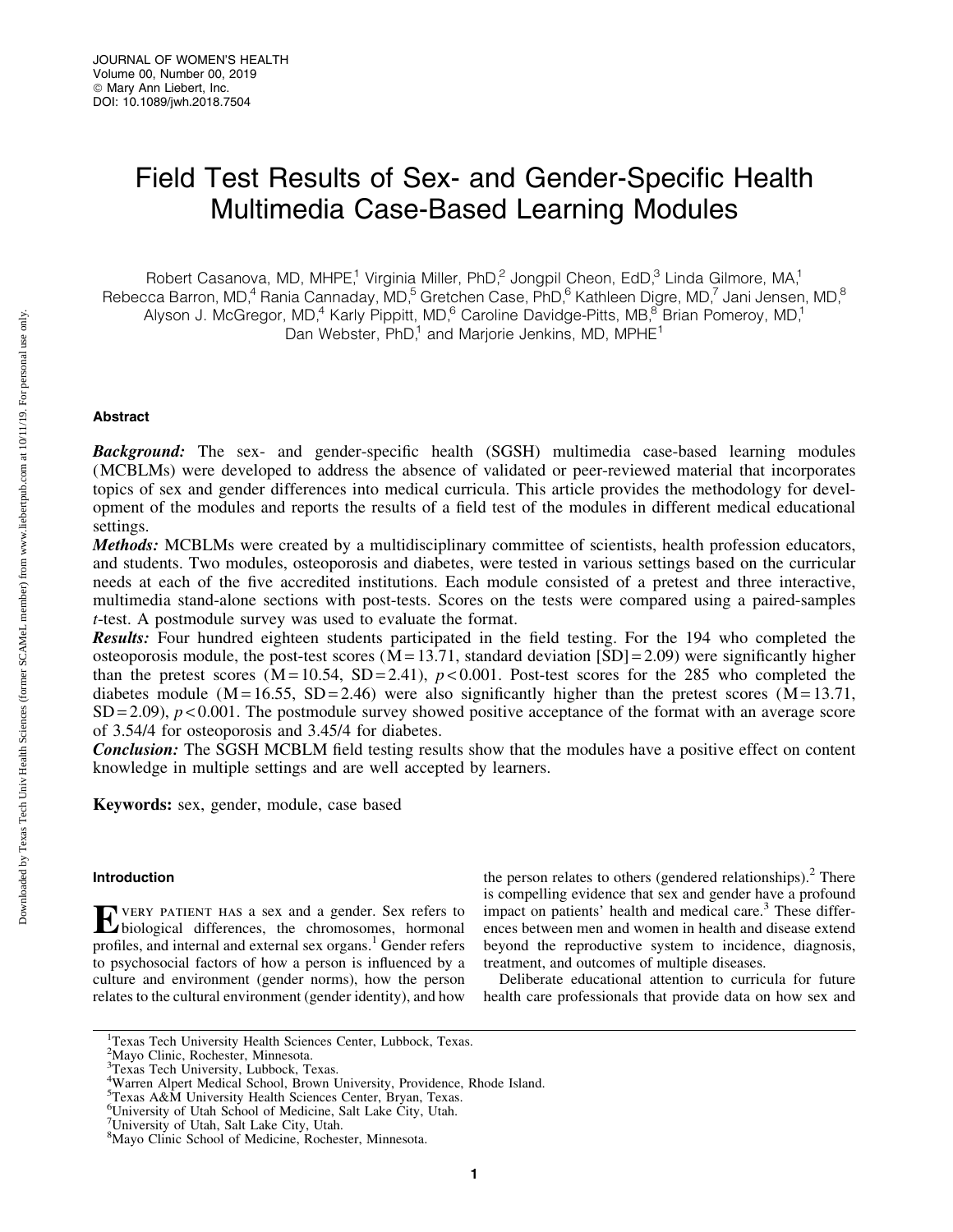gender influence health and disease is essential to fundamentally improve many of the present disparities in both health care research and patient care, $4$  yet, in a national survey of medical students, only 31.1% identified sex- and gender-based topics in their medical school curricula.<sup>5</sup> While there are some sources available for sex and gender content, including the National Institute of Health, the Office of Research on Women's Health, and continuing professional education from multiple sources, these are not specifically designed for medical students who may have little or no preexisting expertise in this area. Furthermore, health care educational programs and institutions have not found ways to incorporate these findings into their curricula due to lack of easily accessible and validated resources.<sup>6</sup>

To address the absence of validated or peer-reviewed material that incorporates topics of sex and gender differences into medical curricula, the Laura W. Bush Institute for Women's Health at the Texas Tech University Health Sciences Center (TTUHSC) developed the sex- and genderspecific health (SGSH) multimedia case-based learning modules (MCBLMs). These modules have the potential to provide a transformational change in health profession education because many health professionals and health profession faculty do not presently realize the significance of sex and gender differences for their patients.<sup>5,7,8</sup> This article provides the methodology for development of two of the modules, osteoporosis and diabetes, and reports the results of their field testing in different medical educational settings at accredited medical school programs in the United States.

#### Methods

#### Module creation

The MCBLMs were created by a committee selected from a multidisciplinary triad of scientists, health profession educators, and students based on their expertise on the topic (''Texas Tech Triad''). This triad was supplemented with instructional design faculty from the Texas Tech University School of Education to ensure that adult learning theories and design were included throughout development, assessment, and testing.<sup>9</sup> The instructional framework was designed to avoid the major obstacles encountered in traditional settings: overemphasis on lecture-based classroom learning; separation between clinical and classroom instruction; and the opportunistic nature of medical education that is dependent on the medical cases that happen to be available at any given time. To address these challenges, the instructional design team developed modules based on the cognitive-affective theory of learning with media,<sup>10,11</sup> an evidence-based, pedagogical framework to ''enhance problem-solving and decision-making abilities in dynamic, real-world settings.", 9,p.39 This conceptual framework builds on well-established multimedia learning theories (*e.g*., Mayer's cognitive theory of multimedia learning<sup>12</sup>) by expanding the traditional cognitive perspective to include affective and motivational aspects of learning.

After researching and creating the content, selecting the educational videos, and writing the scripts for the virtual patients and caregivers, the triad forwarded the content to the instructional design team for editing and copyright checks. Once the module content was complete, it was sent to national content experts for peer review. Final edits were made based on the peer review feedback, after which the instructional design team created and published the modules to the SGSH website [\(www.sexandgenderhealth.org\)](http://www.sexandgenderhealth.org), providing global access to the educational materials.

#### Module content

Each module consists of three stand-alone sections (Parts 1, 2, and 3) that follow a patient with osteoporosis or diabetes over time. In some cases, a male and a female patient are followed simultaneously to highlight the sex differences. Each part is designed to take  $\sim$  20 minutes to complete. The instructor may assign only one part or the entire three-part module for completion based on curricular needs. Figure 1 provides a screenshot to demonstrate the organization of the content of the osteoporosis module.

Each module starts with a 20-item pretest to assess baseline content knowledge. Each part then begins with an introduction to the case followed by a video trailer of a patient consultation in a physician's office. The video presentations bring the learner up to date on the patient's chief complaint and relevant medical history and illustrate important issues in dealing with sex- and gender-specific perceptions of disease. Learning objectives, targeted to teach higher order thinking, are then clearly stated. The expert section follows, delivering didactic information and exploring the disease state from the point of view of a variety of professionals, including physicians, research scientists, pharmacists, and other interprofessional team members. Additional patient/provider videos illustrate the sex-based physiology underlying the disease and explore recommendations for treatment based on the biological sex of the patient. Each part concludes with a case solution and summary. Finally, there is a 20-item post-test to reassess the student's knowledge of the content focusing on significant sex and gender differences. The pre- and post-tests are designed to measure the impact on Kirkpatrick Level 2b: modification of knowledge/skills.<sup>13</sup> At the completion of the three-part module, a nine-item survey using a four-point Likert scale (Strongly Disagree—Disagree—Agree—Strongly Agree) was used to evaluate the learners' acceptance of the module format as a learning tool.

#### Selection of site and settings

Ten institutions were invited to participate in field testing the modules, either through the Sex and Gender Health Collaborative or through their engagement in the 2015 Sex and Gender in Medical Education Summit [\(http://sgbmeducation](http://sgbmeducationsummit.com) [summit.com](http://sgbmeducationsummit.com)). Five institutions (Alpert Medical School of Brown University, The Mayo Clinic College of Medicine, Texas A&M University, TTUHSC, and University of Utah School of Medicine) accepted the opportunity to field test the first two modules, Module 1: osteoporosis and Module 2: diabetes. Setting and class size were based on the individual curricular needs of each institution and included a semesterlong elective, a 6-week transition block, a 5-week selective, a stand-alone assignment during a block, and a prework assignment in a classroom session. Institutional review board approval was obtained at each of the participating sites.

All students were required to complete at least one assigned module, including the following: the pretest; Parts 1, 2, and 3; and the post-test. All students except the Alpert Medical School of Brown University students also had the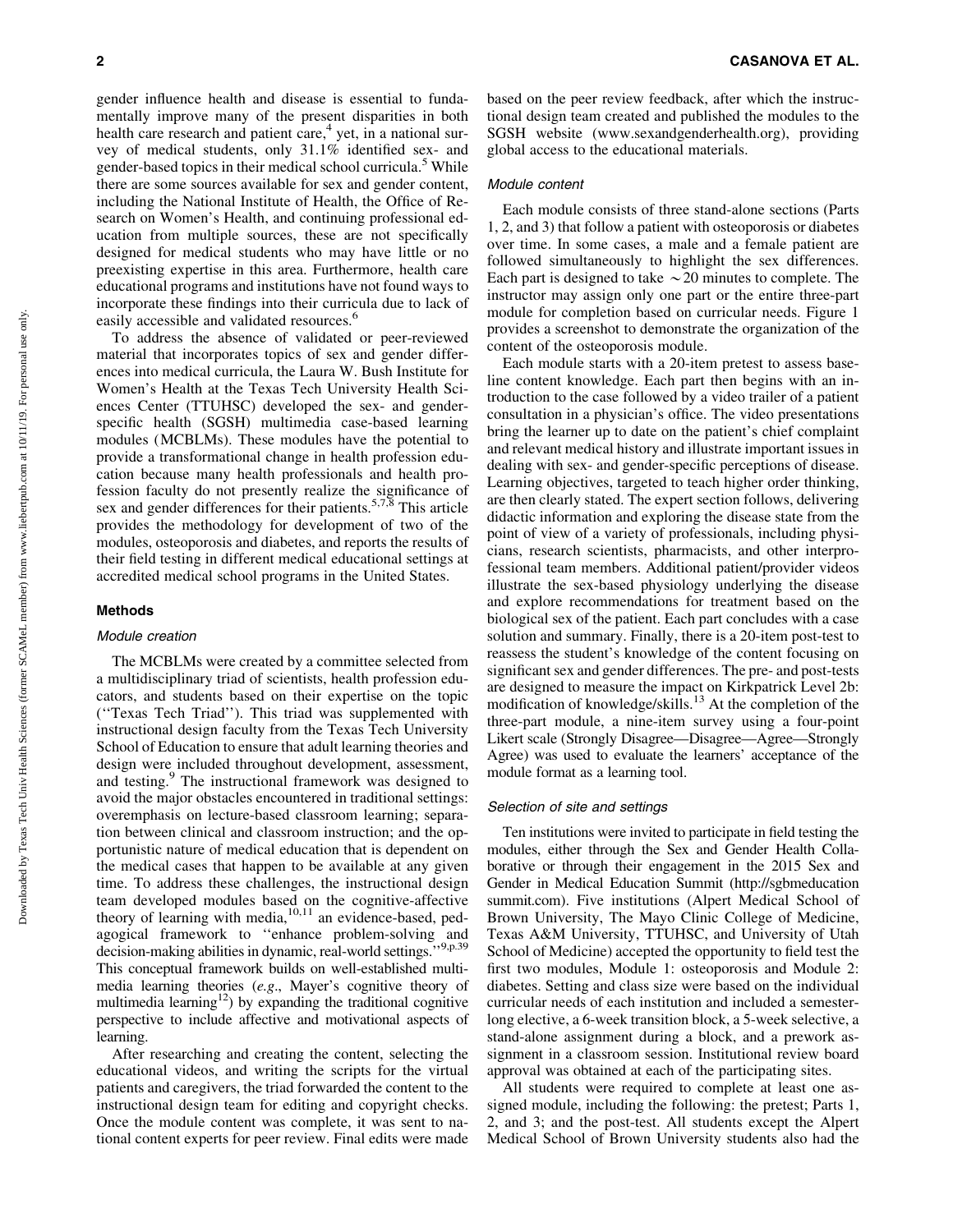

FIG. 1. Screenshot of osteoporosis module illustrating the organization of Part 1.

option to complete the nine-item postmodule survey to evaluate the learner's acceptance of the module format as a learning tool. The postmodule survey was no longer available when the Alpert Medical School of Brown University students completed the modules. All of the remaining 317 students had the option to complete the survey after at least one of the modules (those who took both modules could complete the survey after each module). Paired samples *t*-tests were used to evaluate the pre- and post-test data. A mixed-design analysis of variance was performed to examine the effects of sex on the test scores.

### **Results**

Of the 418 students who participated in the field testing, 199 identified as men, 213 identified as women, 1 identified as a transgender man with his responses grouped with the men, and 5 students did not select a gender option. Module 1 was completed by 194 students and Module 2 was completed by 281 students.

The Module 1 post-test scores  $(M = 13.90,$  standard deviation  $[SD] = 2.50$ ) were significantly higher than the pretest scores ( $M = 10.54$ ,  $SD = 2.41$ ),  $p < 0.001$ . The Module 2 posttest scores  $(M = 16.55, SD = 2.46)$  were also significantly higher than the pretest scores  $(M = 13.71, SD = 2.09)$ ,  $p < 0.001$ .

Analysis of performance based on location and educational setting is reported in Table 1. Module 1 post-test scores improved significantly in the semester-long elective, the 6-week transitional block, the 5-week selective, and the stand-alone assignment. Post-test scores for Module 1 did not show improvement in the setting of prework assignment for a classroom session with only three students completing the module. Module 2's post-test scores improved significantly in all of the learning settings.

Module 1 was completed by 126 students, with 123 students completing the postmodule survey to evaluate acceptability of the module as a learning tool (98%) with an average score of 3.54/4. Surveys of Module 2 were completed by 212 of 225 (94%) students with an average score of 3.45/4. The survey results showed positive results for each individual item as well (Table 2).

Ninety-eight men and 94 women participated in Module 1 pre- and post-tests; 137 men and 139 women participated in Module 2 pre- and post-tests. The scores on the pretests did not differ significantly between men and women for either module, and there was a significant improvement on the posttests scores for both men and women. However, as seen in Table 3, the scores on the post-tests for both modules were significantly higher for women  $(M = 14.29, SD = 2.36)$ compared to men  $(M = 13.47, SD = 2.58)$ ,  $p = 0.023$ , for Module 1, and for women  $(M = 17.07, SD = 1.89)$  compared to men  $(M = 16.01, SD = 2.87)$ ,  $p < 0.001$ , for Module 2.

#### Discussion

The results of this field test of the SGSH MCBLMs suggest that both modules improved content knowledge in all settings except Module 1 as the prework assignment for classroom session. The results from these classroom sessions most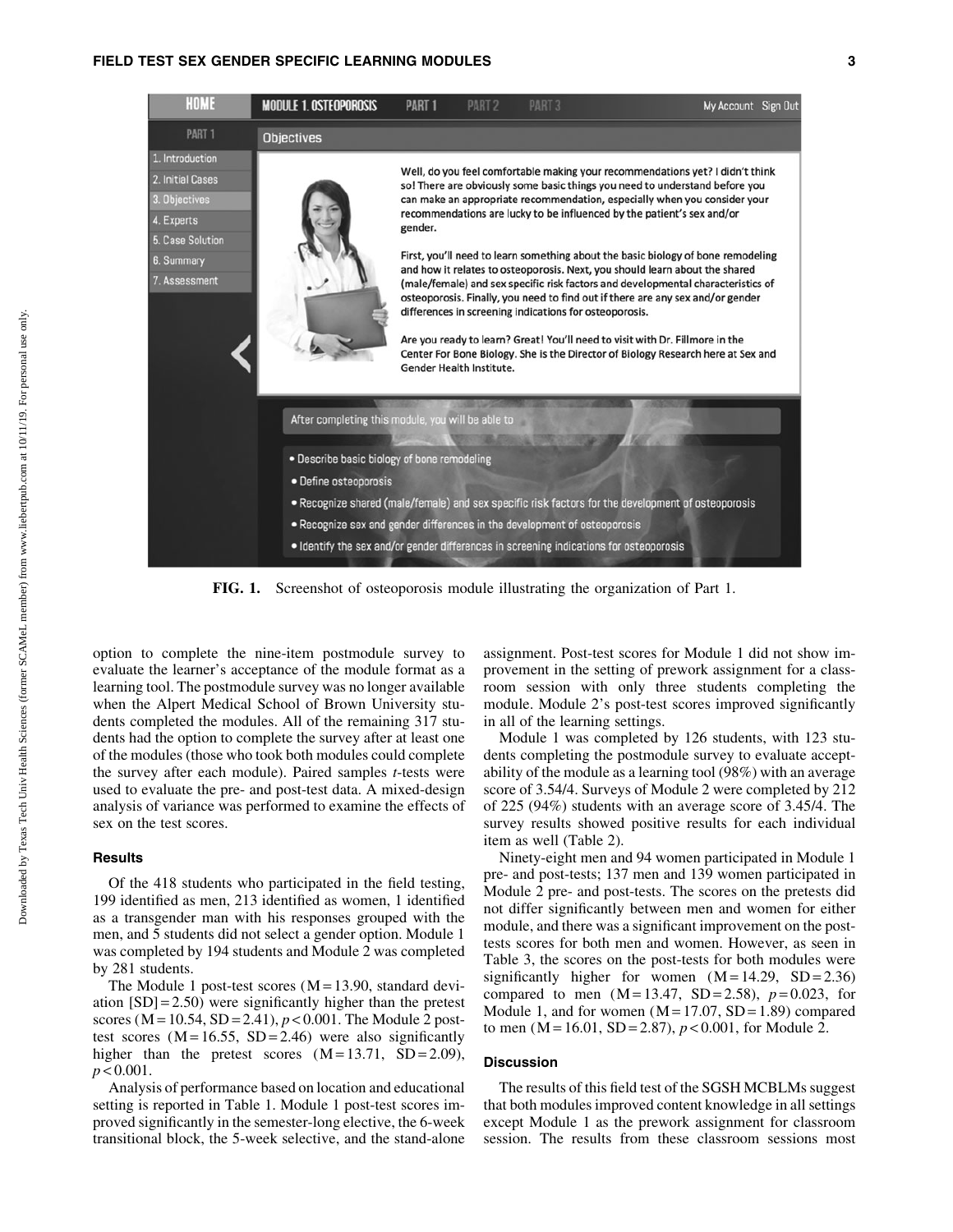|                                                 |                                                            | TABLE 1.                    |                                                       | FIELD TEST INSTITUTIONS AND INCORPORATION OF MODULES                    |                                           |                                     |                                     |                                             |
|-------------------------------------------------|------------------------------------------------------------|-----------------------------|-------------------------------------------------------|-------------------------------------------------------------------------|-------------------------------------------|-------------------------------------|-------------------------------------|---------------------------------------------|
| Institution                                     | Setting                                                    | Type of<br>learner          | Total No. of students<br>(men/women)                  | Students who took<br>both modules<br>(mem(vomen)                        | Total students<br>per Module 1<br>and 2   | average (SD),<br>Max: 20<br>Pretest | average(SD)<br>Max: 20<br>Post-test | $(p \text{ value})$<br>results<br>$t$ -Test |
| School of Brown<br>Alpert Medical<br>University | Semester-long<br>elective                                  | MS2,<br>MS3,<br>MS4<br>MS1, | Total: 101; M: 31; W:<br>69; transgender-<br>man:     | M: 20; W: 36                                                            | Module 2: 56<br>Module 1:68               | 13.16 (2.20)<br>10.29 (2.29)        | 16.45 (2.58)<br>13.91 (2.84)        | ⊂0.00<br><0.001                             |
| Medical College<br>The Mayo Clinic              | transitional block<br>years 2 and 3<br>between<br>Six-week | MS2, MS3                    | Total: 44; M: 28;<br>W:16                             | M: 16; W: 7                                                             | Module 1:36<br>Module 2: 27               | 13.37 (2.57)<br>11.33 (2.19)        | 13.67 (1.88)<br>16.22 (2.31)        | ⊂0.001<br>0.001                             |
| University<br>Texas A&M                         | Five-week selective MS2                                    |                             | Total: 10; M: 3; W: 7 M: 2; W: 4                      |                                                                         | Module 1:6<br>Module 2:                   | 8.33 (1.97)<br>(4.11)(1.17)         | 12.67 (3.01)<br>17.00(2.12)         | 0.012<br>0.013                              |
| TTUHSC                                          | during block<br>assignment<br>Stand-alone                  | MS <sub>2</sub>             | Total: 156; M: 84; W:<br>68; no gender<br>selected: 4 | M: 9; W: 6                                                              | Module 2:86<br>Module 1: 81               | 13.86(2.14)<br>10.62(2.49)          | 16.95 (2.42)<br>14.30(2.12)         | 0.001<br>0.001                              |
| University of Utah<br>School of<br>Medicine     | Prework assignment MS2<br>for classroom<br>session         |                             | Total: 107; M: 53; W:<br>53; no gender<br>selected: 1 | M: 6: W: 0                                                              | Module 2: 103<br>Module 1: 3 <sup>ª</sup> | 9.00(3.61)<br>13.96 (1.87)          | 8.00 (2.00)<br>16.33(2.49)          | 0.423<br><0.001                             |
| Total                                           |                                                            | selected: 5                 |                                                       | Total: 418; M: 199; W: 213; transgender-man: 1; no gender Module 1: 194 | Module 2: 281                             | 10.54(2.41)<br>13.71 (2.09)         | 13.90 (2.50)<br>16.55 (2.46)        | 50,001<br><0.001                            |

aOne student did not complete post-test in Module 1.

°One student did not complete post-test in Module 1.<br>MS1, first-year medical student; MS2, second-year medical student; MS3, third-year medical, fourth-year medical student; SD, standard deviation; TTUHSC, Texas Tech<br>Unive MS1, first-year medical student; MS2, second-year medical student; MS3, third-year medical student; MS4, fourth-year medical student; SD, standard deviation; TTUHSC, Texas Tech University Health Sciences Center.

Downloaded by Texas Tech Univ Health Sciences (former SCAMeL member) from www.liebertpub.com at 10/11/19. For personal use only. Downloaded by Texas Tech Univ Health Sciences (former SCAMeL member) from www.liebertpub.com at 10/11/19. For personal use only.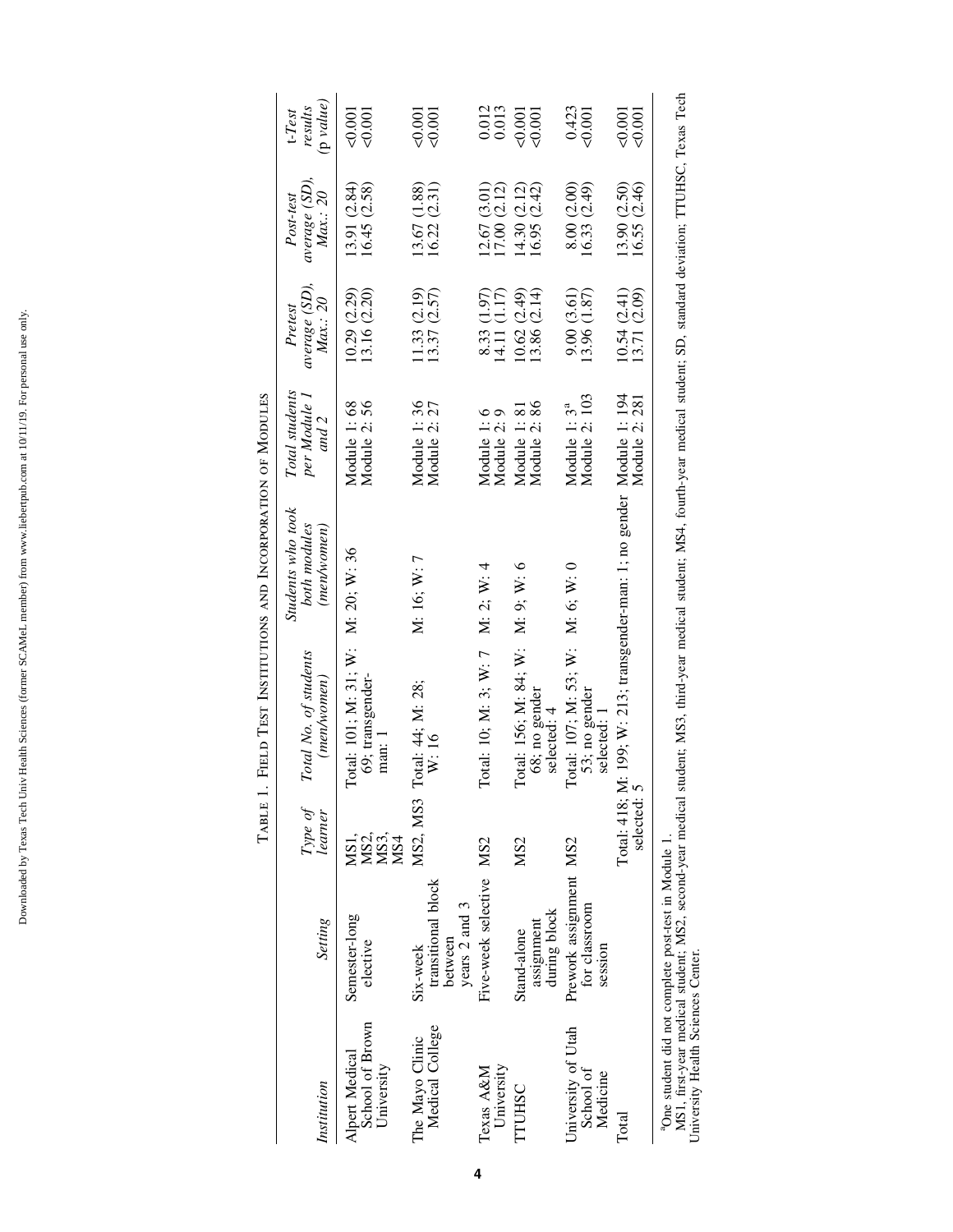|                                                                                                                                                                                                    | completed surveys), <sup>a</sup> total completed<br>Module 1 osteoporosis $(n=123 \text{ total})$<br>$modules = 126$ | completed surveys), <sup>a</sup> total completed<br>Module 2 diabetes $(n=212 \text{ total})$<br>$modules = 225$ |
|----------------------------------------------------------------------------------------------------------------------------------------------------------------------------------------------------|----------------------------------------------------------------------------------------------------------------------|------------------------------------------------------------------------------------------------------------------|
| Mayo Clinic Rochester<br>University of Utah<br>Texas A&M<br>TTUHSC                                                                                                                                 | 80 Surveys (81 modules)<br>35 <sub>(36)</sub><br>3(3)<br>$\frac{5}{6}$                                               | 83 Surveys (86 modules)<br>102 (103)<br>24(27)<br>3(9)                                                           |
| the beginning of the<br>modules helped me to be engaged in the module content.<br>(1) The partial patient interviews or "movie trailers" at                                                        | $M = 3.27$ (SD = 1.09)                                                                                               | 3.26 (1.09)                                                                                                      |
| (2) Interacting with the various characters in the modules $(e, g,$ , experts) helped<br>me to be engaged in the module content.                                                                   | 3.45 (1.04)                                                                                                          | 3.30 (1.05)                                                                                                      |
| $(3)$ The practice questions with feedback in the expert sections helped me to learn<br>the instructional material.                                                                                | 3.92(0.91)                                                                                                           | 4.00 (0.80)                                                                                                      |
| of the modules helped<br>(4) Seeing the entire patient interviews at the conclusion<br>me to integrate what I learned from the module.                                                             | 3.45 (1.03)                                                                                                          | 3.43 (1.05)                                                                                                      |
| (5) Inserting the test questions within the complete patient interviews at the<br>conclusion of the modules was an effective way to assess my learning.                                            | 4.00 (0.75)                                                                                                          | 3.93 (0.74)                                                                                                      |
| (6) Receiving feedback on my responses to the test questions directly from the<br>health care expert in the complete patient interview was a good learning<br>experience.                          | 3.94 (0.82)                                                                                                          | 3.85 (0.83)                                                                                                      |
| (8) I would like to take more online modules such as this in the future.<br>(7) I learned a lot from this module.                                                                                  | 3.65 (1.03)<br>3.10 (1.24)<br>3.06 (1.29)                                                                            | $\begin{array}{c} 3.44 \ (1.00) \\ 2.83 \ (1.19) \\ 3.00 \ (1.22) \end{array}$                                   |
| (9) I would rather learn the information presented in this module in this online<br>format than from a traditional classroom environment                                                           |                                                                                                                      |                                                                                                                  |
| Average                                                                                                                                                                                            | 3.54/4                                                                                                               | 3.45/4                                                                                                           |
| <sup>3</sup> The number of completed surveys is less than the number of total students because the survey was no longer open when Alpert Medical School of Brown University students completed the |                                                                                                                      |                                                                                                                  |

TABLE 2. NINE-ITEM POSTMODULE SURVEY: EVALUATION OF MODULES AS LEARNING TOOLS Table 2. Nine-Item Postmodule Survey: Evaluation of Modules as Learning Tools

 $\frac{1}{2}$ aThe number of completed surveys is less than the number of total students because the survey was no longer open when Alpert Medical School of Brown University students completed the modules. All other students had the option to complete a survey after each module, and therefore, students who completed two modules may have submitted two surveys. modules. All other students had the option to complete a survey after each module, and therefore, students who completed two modules may have submitted two surveys.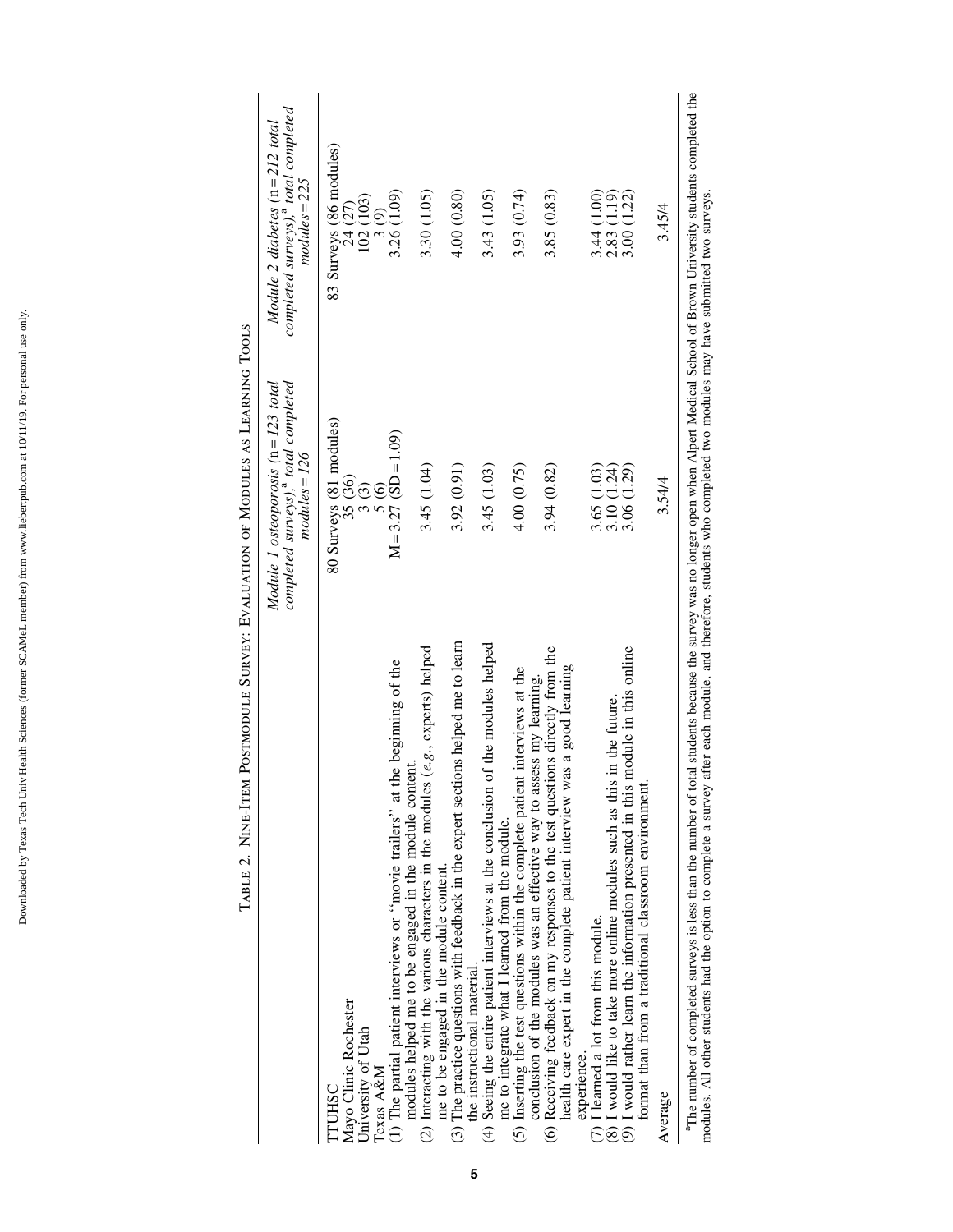| Module                | Gender                 | Pretest                                    | Post-test                                  | Significance (p value) |
|-----------------------|------------------------|--------------------------------------------|--------------------------------------------|------------------------|
| Module 1 <sup>a</sup> | Men: 98<br>Women: 94   | 10.64(2.37)<br>10.44(2.48)<br>$p = 0.577$  | 13.47 (2.58)<br>14.29(2.36)<br>$p = 0.023$ | < 0.001<br>< 0.001     |
| Module $2^b$          | Men: 137<br>Women: 139 | 13.59(2.30)<br>13.84 (1.89)<br>$p = 0.323$ | 16.01(2.87)<br>17.07 (1.89)<br>p < 0.001   | < 0.001<br>< 0.001     |

Table 3. Test Scores by Gender

<sup>a</sup>Number differs from Table 1—one student did not select gender option; one student identified as a transgender-man.

b Number differs from Table 1—five students did not select gender option.

likely reflect the small number of students completing the modules in that setting. The utility of the module in preclass assignment settings needs further investigation. Use of the modules improved post-test scores for both men and women. Interestingly, women performed significantly better than men on the post-tests. It is not clear whether this reflects a personal as well as a patient interest in health care information or whether women are more motivated to learn about sex and gender differences. In addition, the modules were well accepted as a learning tool. Overall, field testing of the SGSH modules was successful in demonstrating that they can be implemented in a variety of settings with measurable outcomes and without major changes in the existing curriculum.

## **Strengths**

The SGSH modules have several strengths. First and most importantly, the use of the cognitive-affective theory of learning with media assures that the modules focus on enhancing problem-solving and decision-making abilities rather than simple memorization. Second, the fact that the modules were field tested in a variety of settings underlines their adaptability. Finally, the built-in assessments allow for readily measurable outcomes. The data show that both of the online sex and gender modules significantly improved medical knowledge pertaining to sex and gender differences in osteoporosis and diabetes in a variety of learning environments. Furthermore, the evaluation tool demonstrated that the format is well received by the learner, including the ''movie trailer,'' the interactions with the characters, the practice questions with feedback, and the general format of the modules.

#### Limitations

The improvement in medical knowledge, although a welcome outcome, can only demonstrate an impact on Kirkpatrick Level 2b: modification of knowledge/skills. Subsequent impact on Level 3: behavioral change is beyond the scope of an online module and is dependent on the opportunities for application of the new concepts in the real world. Another limitation was that the students were not stratified by gender beyond binary (man, woman) and transgender categories. This was discussed at length by the authors, but at the time the study was performed there was no universally accepted gender designation. In addition, it was felt that the small numbers in each gender category would weaken the statistical analysis. The main limitation of this study is the use of multiple sites with varying methods of integrating the modules into their curricula. However, this limitation may be viewed as a strength, since the modules were designed to offer teaching institutions the opportunity to use them with minimal disruption of the existing curriculum.

## Conclusion

The development of the SGSH modules demonstrates an efficient and effective way to integrate new sex and gender curricular content across unique educational environments. Incorporating new concepts into medical education can be a daunting task. Topics such as sex and gender that cover broad areas are especially difficult without significant adjustment of existing curricula. Many schools attempt to develop proprietary stand-alone courses, but the time and expense involved in development make it difficult to achieve and, especially, to maintain. Furthermore, most of these courses do not involve field testing.

The model presented here included the development of adaptable, web-based, peer-reviewed educational resources utilizing foundational adult learning theories. This model is one that could be applied to other topics within health profession education. In fact, additional modules have been created covering cardiovascular disease, alcohol use disorder, and infectious disease. In this digital age with digitally adept learners, the opportunities to create and share quality educational resources are vast. Institutions must move past the era of creating costly stand-alone curricula. Countless resources have been expended on institutionally centered curricula that subsequently become outdated as funding and human resources become limited. Web-based, high-quality, adaptable, and open-sourced educational resources could change the landscape of integrating sex and gender content into health profession curricula. These modules, developed by interprofessional teams, are also suitable for nursing, pharmacy, and other health profession students. In addition, they may serve an important role in graduate education as well as continuing professional education since those who are presently in training, teaching, or practicing may not be familiar with this content.

## Author Disclosure Statement

No competing financial interests exist.

#### **References**

1. Wizemann TM, Lou Pardue M. Exploring the biological contributions to human health: Does sex matter? J Womens Health Gend Based Med 2001;10:433–439.